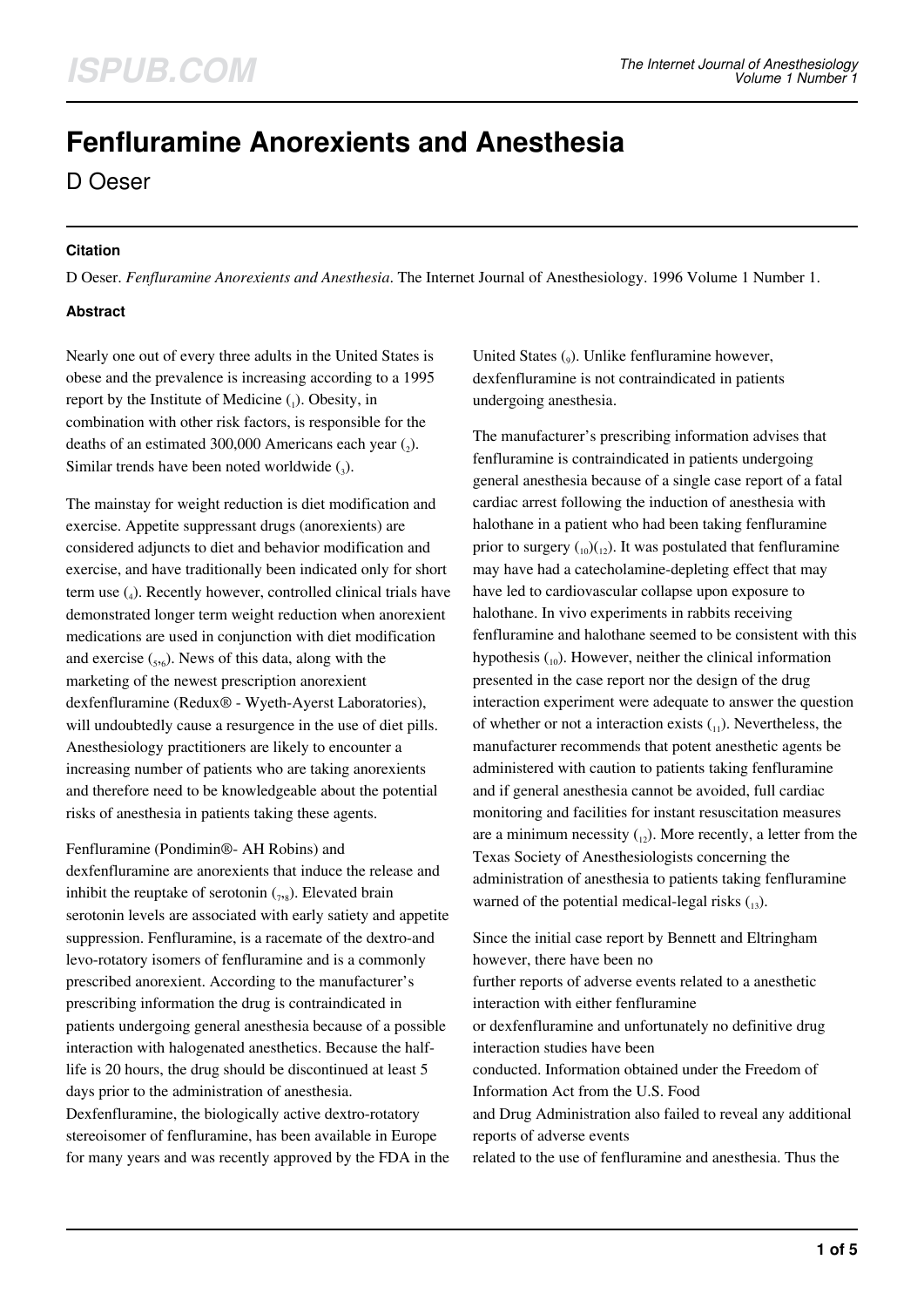question remains: Is there a

drug interaction between fenfluramine and anesthetic agents?

The fact that the patient described by the Bennett and Eltringham was noted to have become "pulseless, cyanosed, and developed signs of acute pulmonary edema" suggests that, in addition to cardiogenic shock, other etiologies may have been responsible. Could the development of acute pulmonary hypertension leading to overt right-sided heart failure and cardiogenic shock have been responsible for the fatal outcome? Several lines of evidence including the role of serotonin in the association between anorexient-induced pulmonary hypertension along with data on the effects of halogenated anesthetics on the pulmonary handling of serotonin suggest the possibility of a interaction.

Appetite suppressant drugs have long been implicated in the development of pulmonary hypertension since the 1960s, during an outbreak of pulmonary hypertension in Western Europe related to the use of aminorex fumarate  $_{14,15}$ ). Both fenfluramine and dexfenfluramine have been implicated in case reports and epidemiologic studies  $({}_{16},17},{}_{18},19},{}_{20})$ . High doses of fenfluramine have induced acute fatal pulmonary hypertension in rats  $\binom{21}{21}$ . Dexfenfluramine has also been implicated in several case reports of pulmonary hypertension  $(22,22)$ . The mechanism involved in the development of pulmonary hypertension is not entirely clear but recent evidence strongly suggests a role for serotonin  $_{24}$ ).

Markedly increased plasma serotonin concentrations were reported in a series of patients with pulmonary hypertension including three patients who were taking fenfluramine  $\binom{24}{4}$ . The data suggested that the increased plasma serotonin was due to abnormalities in the handling of serotonin by platelets. Experimental evidence has shown that fenfluramines inhibit the uptake, promote the release, and interfere with the storage of serotonin in platelets  $({}_{2526})$ . Furthermore, fenfluramine treatment has been associated with decreased platelet serotonin concentrations in boys with attention deficit disorder  $\binom{27}{27}$ . Therefore, in addition to elevating brain serotonin levels, fenfluramines appear to be capable of increasing the circulating plasma concentrations of serotonin by decreasing platelet uptake and interfering

with platelet storage.

Serotonin is a potent constrictor of the pulmonary arteries and pulmonary release or inhibition of the uptake of vasoactive substances is likely a major factor in the constriction of pulmonary vessels associated with hypoxic ventilation, pulmonary edema, and pulmonary embolism  $\binom{8}{28}$ . Under normal conditions, the pulmonary vascular bed is not exposed to excessive plasma serotonin because of the ability of platelets to store large quantities of serotonin and because plasma serotonin is rapidly metabolized by endothelial monoamine oxidase in the liver and lung  $(29)$ . Increased plasma concentrations of serotonin may result from excessive production by enterochromaffin cells in the gastrointestinal tract, decreased lung uptake and metabolism, decreased uptake and storage of serotonin in platelets, or a combination of these conditions. One condition known to decrease the uptake and metabolism of serotonin in the lungs is exposure to halogenated inhalation anesthetics. Halogenated anesthetics have been shown to significantly inhibit serotonin removal from the pulmonary circulation in experimental models and halothane decreases the uptake and inhibits the metabolism of serotonin in the lung  $(30,31,32)$ .

Taken together, a reasonable hypothesis is that exposure to fenfluramines may increase circulating levels of serotonin by affecting the platelet storage of serotonin. In most situations some of this excess serotonin is probably metabolized in the liver and lung. Exposure to halogenated anesthetics blocks the reuptake and metabolism of serotonin in the lung leading to a marked increase in the concentration of serotonin in the pulmonary circulation. Elevated serotonin concentrations may therefore reach a level high enough to cause pulmonary artery vasoconstriction leading to the development of acute pulmonary hypertension. Anesthesia and surgery in patients with pulmonary hypertension is associated with a high mortality especially if pulmonary artery pressure and pulmonary vascular resistance suddenly increase and right ventricular decompensation occurs  $_{33,34}$ ). Although, pulmonary artery pressures were not measured and post mortem examination did not note morphological signs consistent with chronic pulmonary hypertension, the possibility that unrecognized pulmonary hypertension contributed to the fatal outcome in the patient described by Bennett and Eltringham cannot be excluded.

Although the aforementioned hypothesis seems plausible, it must be emphasized that it is not yet clear if a drug interaction truly exists between anesthetics and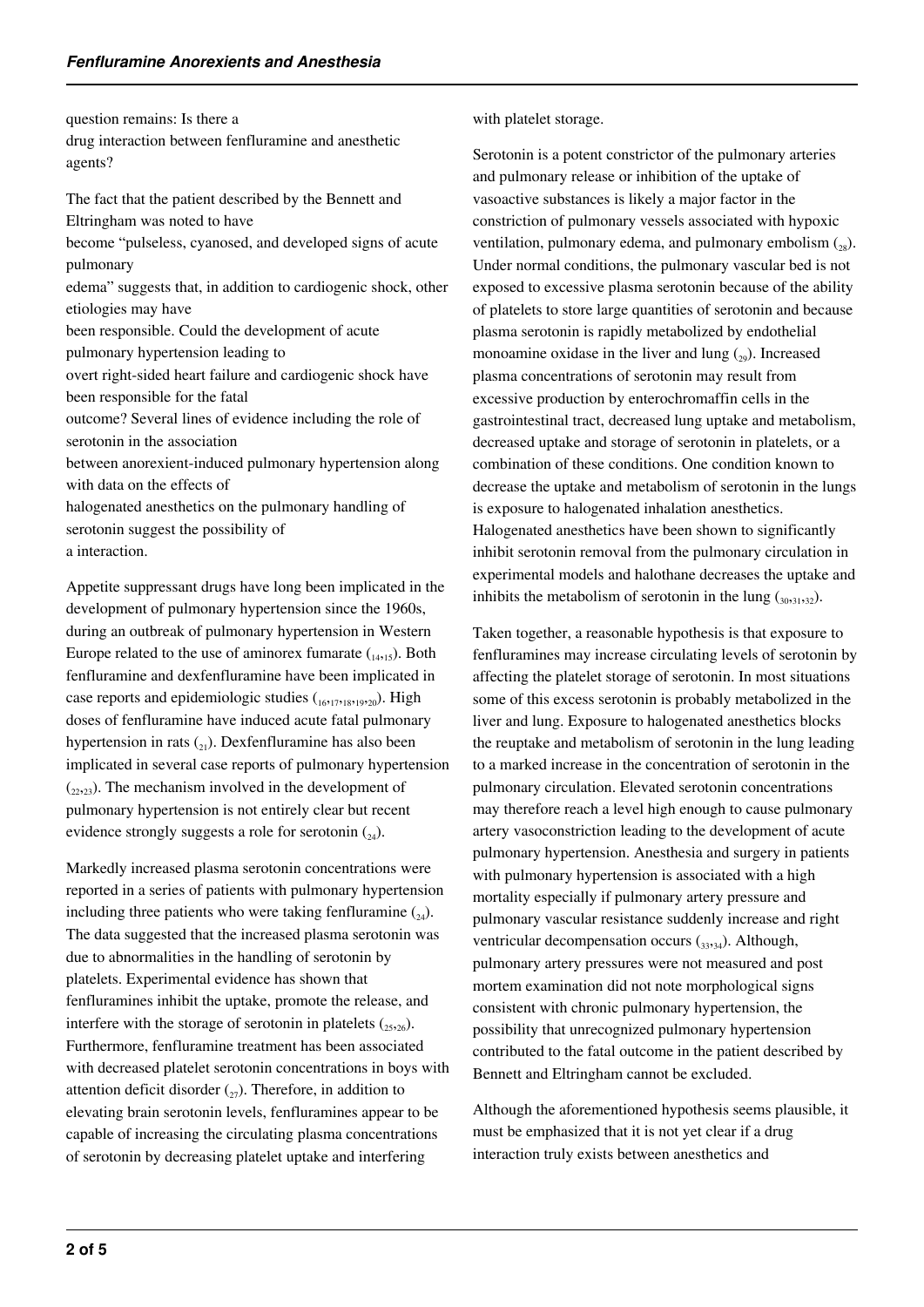fenfluramines. Adequately designed pharmacokinetic and pharmacodynamic studies are needed to definitively determine the effects of fenfluramines during the administration of inhaled anesthetics. However, until further information is available, prudence dictates that patients be free of these agents while undergoing anesthesia when possible. As recommended by Wyeth-Ayerst Laboratories (which markets both fenfluramine and dexfenfluramine) anesthesia should be administered with caution to patients taking fenfluramine and if general anesthesia cannot be avoided full cardiac monitoring and facilities for instant resuscitation should be provided  $_{(12)}$ .

In the meantime, clinicians should specifically inquire about the use of appetite suppressant drugs during the medication history and any suspected adverse drug events related to the use of anorexients alone or in combination with anesthesia should be reported to the manufacturer and the FDA. Although the prescribing information for dexfenfluramine contains no warnings relating to general anesthesia, it might also be prudent to discontinue this compound prior to the administration of anesthesia until further information becomes available. Dexfenfluramine is hepatically metabolized to the active metabolite d-norfenfluramine. The elimination half-life of dexfenfluramine and dnorfenfluramine is 20 and 32 hours respectively. Therefore, dexfenfluramine should be discontinued at least 7 days prior to anesthesia. Since both fenfluramine and dexfenfluramine have been associated with a discontinuation phenomenon, it would be ideal to gradually taper the patient off these agents over several days such that the patient is free of drug at least a week prior to anesthesia  $_{35,36,37,38,39}$ ).

Acknowledgments: The author is grateful for the assistance provided by Joseph Varon,

M.D. and William Dana, Pharm.D.

#### **References**

1. Thomas PR, ed. Weighing the options: Criteria for evaluating weight-management programs. Washington, D.C., National Academy Press 1995. 2. McGinnis JM, Foege WH. Actual causes of death in the United States. JAMA 1993;270:2207-12. 3. Gurney M, Gorstein J. The global prevalence of obesity: An initial overview of available data. World Health Statistics Quarterly (Rapport Trimestriel de Statistiques Sanitaires Mondales) 1988;41:251-4. 4. Atkinson RL, Hubbard VS. Report on the NIH workshop on pharmacologic treatment of obesity. Am J Clin Nutr 1994;60:153-6.

5. Weintraub M. Long-term weight control study:

Conclusions. Clin

Pharmacol Ther 1992;51:642-6. 6. Guy-Grand B et al. International trial of long-term

dexfenfluramine in obesity. Lancet 1989;2:1142- 44.

7. Pinder RM, Brogden RN, Sawyer PR, et al.

Fenfluramine: A review of its pharmacological properties and therapeutic efficacy in

obesity. Drugs 1975;10:241-323.

8. McTavish D, Heel RC. Dexfenfluramine: A review of its pharmacological properties and therapeutic potential in obesity. Drugs 1992;43:713- 33.

9. Dexfenfluramine approved. JAMA 1996;276(1) July. 14

10. Bennett JA, Eltringham RJ. Possible dangers of anaesthesia in patients receiving fenfluramine. Anaesthesia 1977;32:8-

13. 11. Winnie AP. Fenfluramine and halothane (letter). Anaesthesia 1979;34:79-81. 12. Pondimin prescribing information. A. H. Robins

Company, Richmond, VA 1994.

13. Personal

communication.

14. Gurtner HP. Pulmonary hypertension, plexogenic pulmonary arteriopathy and the appetite depressant drug aminorex: Post or

propter? Bull Eur Physiopath Resp 1979;15:897-923. 15. Follath F, Burkart F, Schweizer W. Drug-induced pulmonary hypertension? Br Med J 1971;1:265- 6. 16. Douglas JG, Munro JF, Kitchin AH, et al. Pulmonary hypertension and fenfluramine. Br Med J 1981;283:881-

3. 17. McMurray J, Bloomfield P, Miller HC. Irreversible pulmonary hypertension after treatment with fenfluramine. Br Med J 1986;292:239- 40.

18. Pouwels HMM, Smeets JLRM, Cheriex EC, Wouters EFM. Pulmonary hypertension and fenfluramine. Eur Respir J 1990;3:606-

7. 19. Brenot F, Herve P, Petitpretz P, et al. Primary pulmonary hypertension and fenfluramine use. Br Heart J 1993;70:537-

41. 20. Thomas SHL, Butt AY, Corris PA, et al. Appetite suppressants and primary pulmonary hypertension in the United Kingdom. Br Heart J 1995;74:660-3.

21. Hunsinger RN, Wright D. A characterization of the acute cardiopulmonary toxicity of fenfluramine in the rat. Pharmacol Res 1990;22:371- 8.

22. Atanassoff PG, Weiss BM, Schmid ER, Tornic M. Pulmonary hypertension and dexfenfluramine. Lancet 1992;339:436. 23. Roche N, Labrune S, Braun J-M, Huchon GJ. Pulmonary hypertension and dexfenfluramine. Lancet 1992;339:436-7.

24. Herve P, Launay J-M, Scrobohaci M-L, et al. Increased plasma serotonin in primary pulmonary hypertension. Am J Med 1995;99:249-

54.

25. Buczko W, De Gaetano G, Garattini S. Effect of fenfluramine on 5-hydroxytryptamine uptake and release by rat platelets. Br J Pharmacology 1975;53:563-8.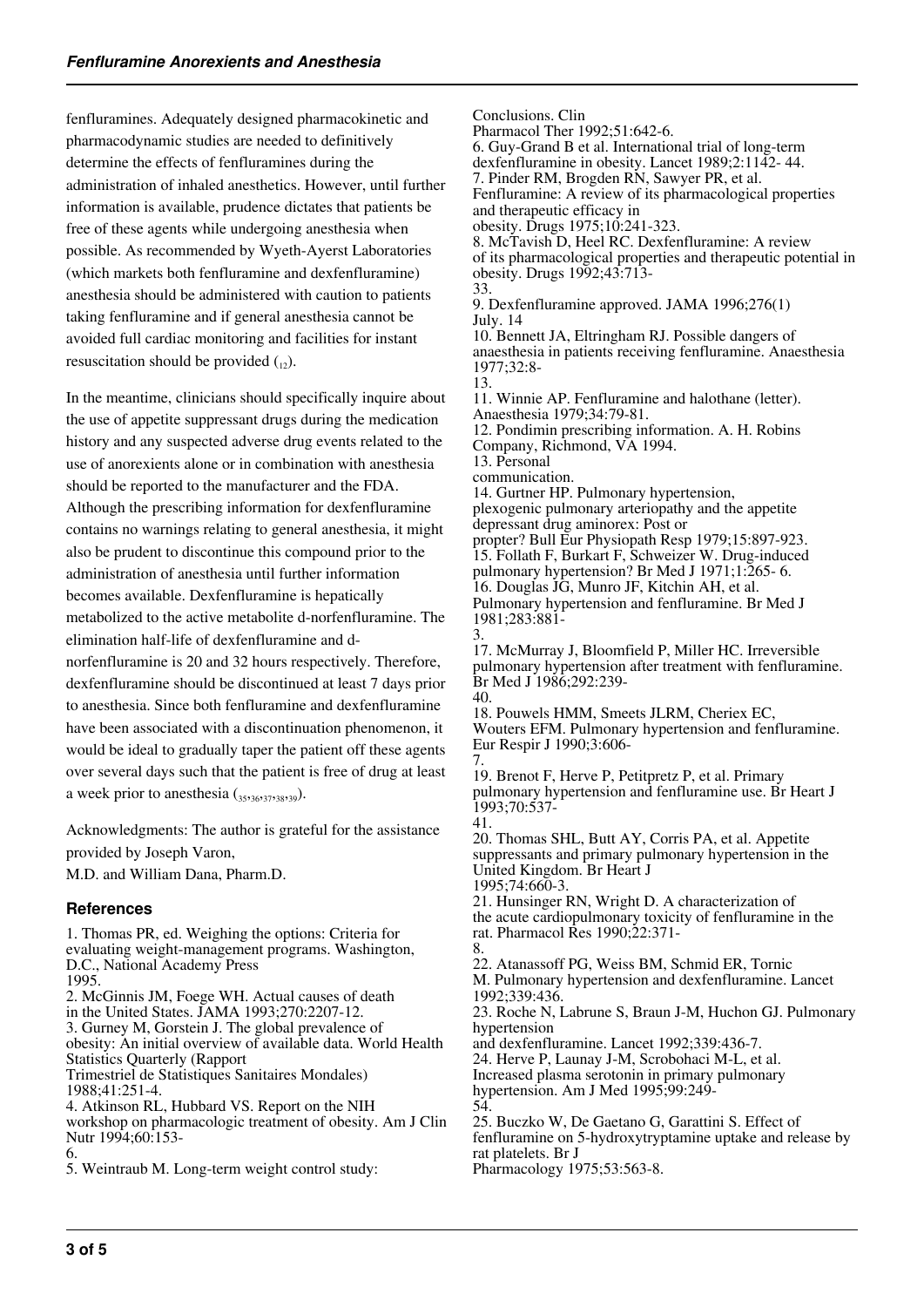26. Wielosz M, Roncaglioni MC, De Gaetano G, Garattinin S. Interference by fenfluramine with the storage of 14C-5-hydroxytryptamine in rat platelets. Arch Int Pharm Ther 1977;225:232-9. 27. Donnelly M, Rapoport JL, Potter WZ, et al. Fenfluramine and dextroamphetamine treatment of childhood hyperactivity: Clinical and biochemical findings. Archives of General Psychiatry 1989;46:205- 12. 28. Houston DS, Vanhoutte PM. Serotonin and the vascular system: Role in health and disease, and implications for therapy. Drugs 1986;31:149-63. 29. Hart CM, Block ER. Lung serotonin metabolism. Clin Chest Med 1989;10:59-70. 30. Cook DR, Brandon BS. Enflurane, halothane, and isoflurane inhibit removal of 5-hydroxytrytamine from the pulmonary circulation. Anesthesia and Analgesia 1982;61:671-5. 31. Watkins CA, Wartell SA, Rannels DE. Effect of halothane on metabolism of 5-hydroxytryptamine by rat lungs perfused in situ. Biochem J 1983;210:157-66. 32. Hede AR, Berglund BG, Post C. Trichoroethylene and halothane inhibit uptake and 42. 9.

metabolism of 5-hydroxytryptamine in rat lung slices. Pharmacology and Toxicology 1987;61:191-4. 33. Cheng EY, Woehlck HJ. Pulmonary artery hypertension complicating anesthesia for liver transplantation. Anesthesiology 1992;77:389-92. 34. Sprung and Cheng. Anesthetic considerations for patients with pulmonary hypertension. Anesthesiology Reviews 1990;17:31- 35. Steel JM, Briggs M. Withdrawal depression in obese patients after fenfluramine treatment. Br Med J 1972;3:26-7. 36. Lewis SA, Oswald I, Dunleavy DLF. Chronic fenfluramine administration: Some cerebral effects. Br Med J 1971;3:67- 37. Harding T. Fenfluramine dependence. Br Med J 1971;3:305. 38. Oswald I, Lewis SA, Dunleavy DLF, Brezinova V, Briggs M. Drugs of dependence though not of abuse: Fenfluramine and impramine. Br Med J 1971;3:70-3.

- 39. Redux prescribing information. Wyeth
- Laboratories, Inc., Philadelphia, PA, 1996.